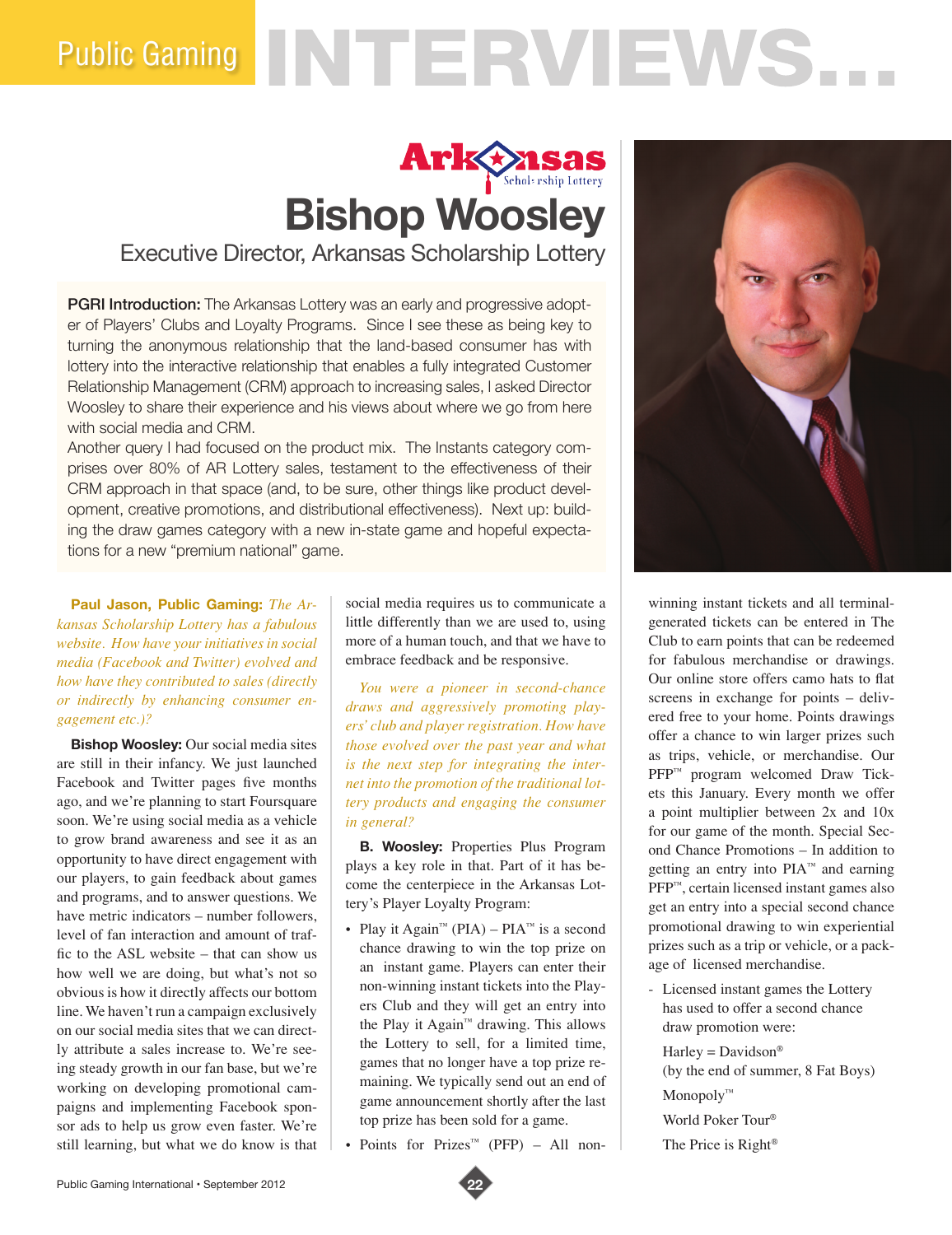(Play with Todd Newton in Las Vegas)

The Wheel of Fortune® (Hollywood with Pat and Vanna) Run for the Roses®

(Kentucky Derby trip)

Second chance promotions coming this fiscal year include:

Family Feud® (Kiss the Host in Las Vegas)

Mardi Gras™ (Mardi Gras VIP Trip)

American Muscle™ (Build your own Muscle Car)

- In addition to using licensed property instant games, we took four lucky players on a shopping cart dash at the Points for Prizes warehouse in Chicago.

We are one of four states offering Decades of Dollars draw tickets. To Decades players, we offered a special second chance draw promotion featuring \$20,000 worth of Bass Pro Shops® gift cards and an outdoor adventure trip to Big Cedar Lodge® in Branson.

- Player's Club Statistics as of 7/2/2012:
	- Players registered 256,826
	- # of tickets entered into club -77,591,440 (27.3% of eligible tickets)
	- Points booked 1,303,094,264
	- # of items redeemed 108,541
	- Value of items \$12,978,209
	- Points for Drawings- 20 draws and counting, with 4,684,338 entries for 62,886,450 points and total prizes given away were valued at \$229,044

## *Where do you go from here with Loyalty programs?*

**B. Woosley:** The Arkansas Player's Club membership continues to grow, and we continually see untapped potential around every corner. The Arkansas Lottery Commission is excited about building on existing programs for increasing player satisfaction, maintaining and expanding our player base, and increasing sales. While continuing existing player opportunities, we'll next move outside the box with promotions for terminal-generated games. We'll target not only products, but also their purchase price to

qualify for second chance drawings. We are also focusing on Arkansas-produced merchandise (like Aloha pontoon boats, made in North Little Rock), trips within Arkansas (can we partner with Arkansas Parks?) and Arkansas events as experiential prizes.

We also consider our social media efforts (Facebook, Twitter, emails to Club members, Smart Phone apps), to be a strong part of the success of this program.

# *How do you measure success?*

**B. Woosley:** The Arkansas Scholarship Lottery is growing. Our player base, our sales, and our scholarships are growing every year. The direct cause-and-effect relationship between our marketing efforts and the end results cannot be precisely measured. We do have statistical analyses in place that continue to convince us our Players' Club, Loyalty Program, and social media initiatives are contributing to our success and have a positive ROI.

## *The Arkansas Lottery has a mobile application. How does that work and how does it contribute to your objectives?*

**B. Woosley:** We launched our first mobile application two years ago because we knew it would be a great marketing tool for our online games and realized that there was significant growth in the number of smart phone users in Arkansas. Since 80% of the users logging onto our website from a mobile devise are doing so through an iPhone, we developed an application for that device first. Below are the main features of the iPhone application:

- 1 Display of online game winning numbers and jackpots.
- 2 Display of the closest lottery retail locations based on current geographic location.
- 3 Access to The Club/Points for Prizes websites.
- 4 Online game push notifications which allow users to create customized alerts of winning number results (received like a text message) each time a drawing occurs.

Through the application, we have improved winning number communication of our online games and provided added value to our players through features like the retailer locator. To date, we've had over 17,000 downloads of our iPhone application and we see that number growing daily.

We plan to continuously enhance the application; right now we're in the process of adding customizable jackpot notifications and are looking at integrating scanning technology so that players can enter tickets into our loyalty program more easily. We're also expanding our mobile footprint – we've recently added an Android application and are working on the development of our mobile website. Throughout the next fiscal year, mobile marketing will continue to be an essential part of our marketing strategy.

# *What is the future of the internet channel for the distribution of lottery products in the Arkansas Lottery specifically?*

**B. Woosley:** The sale of lottery tickets over the internet is currently illegal in Arkansas. Whether that will ever change remains to be seen. As a staff, we are approaching this issue in two ways. First, we are monitoring what other states are doing with internet sales and making note of the successes and failures along the way. We want to be as informed and prepared as possible in the event that our law ever changes. Secondly, we are making every effort to place ourselves in a position where we can compete with bordering states that may implement internet ticket sales. We will use our social media websites and our players club website to introduce our players to interactive games for fun. We will also continue to evaluate our current catalog of instant and draw games to ensure that our players remain interested and satisfied with what we have to offer in Arkansas.

*U.S. lotteries have made tremendous progress over the last two years. Two of the most important initiatives have involved the multi-jurisdictional jackpot games. First, cross-sell and then "more, bigger, better" Powerball. The results appear to indicate that the changes to the multi-jurisdictional jackpot games have been very successful. Could you assess the results of cross-sell and \$2 Powerball for the Arkansas Lottery?*

**B. Woosley:** We introduced Mega Millions several months after Powerball in Arkansas. I believe that Mega Millions was still a relatively unknown game in Arkansas until the huge jackpot in March of this year. Before that, our Mega Millions sales lagged behind Powerball sales, even when the Mega jackpot was higher. Since that time, our Mega Millions sales have